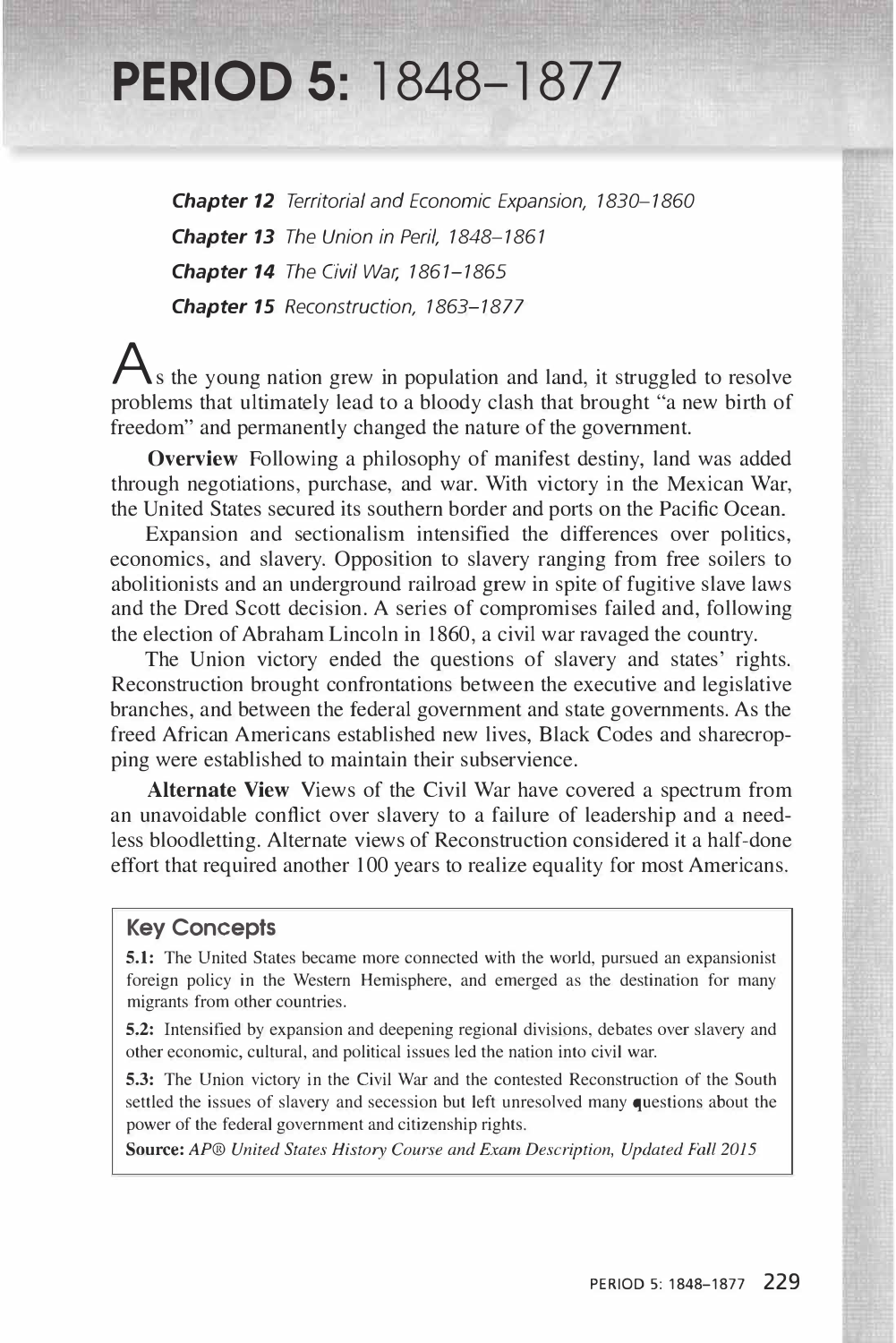

# **TERRITORIAL AND ECONOMIC EXPANSION, 1830-1860**

*Away, away with all these cobweb issues of the rights of discovery, exploration, settlement,* ... *[The American claim} is by the right of our manifest destiny to overspread and to possess the whole of the continent which Providence has given us for the development of the great experiment of liberty* 

John L. O'Sullivan, *Democratic Review,* 1845

After John O'Sullivan wrote about manifest destiny, supporters of territorial expansion spread the term across the land. In the 1840s and 1850s, expansionists wanted to see the United States extend westward to the Pacific and southward into Mexico, Cuba, and Central America. By the 1890s, expansionists fixed their sights on acquiring islands in the Pacific and the Caribbean.

The phrase *manifest destiny* expressed the popular belief that the United States had a divine mission to extend its power and civilization across the breadth of North America. Enthusiasm for expansion reached a fever pitch in the 1840s. It was driven by a number of forces: nationalism, population increase, rapid economic development, technological advances, and reform ideals. But not all Americans united behind the idea of manifest destiny and expansionism. Northern critics argued vehemently that at the root of the expansionist drive was the Southern ambition to spread slavery into western lands.

## **Conflicts Over Texas, Maine, and Oregon**

U.S. interest in pushing its borders south into Texas (a Mexican province) and west into the Oregon Territory ( claimed by Britain) largely resulted from American pioneers migrating into these lands during the 1820s and 1830s.

#### *Texas*

In 1823, after having won its national independence from Spain, Mexico hoped to attract settlers—including Anglo settlers—to farm its sparsely populated northern frontier province of Texas. Moses Austin, a Missouri banker, had obtained a large land grant in Texas but died before he could recruit American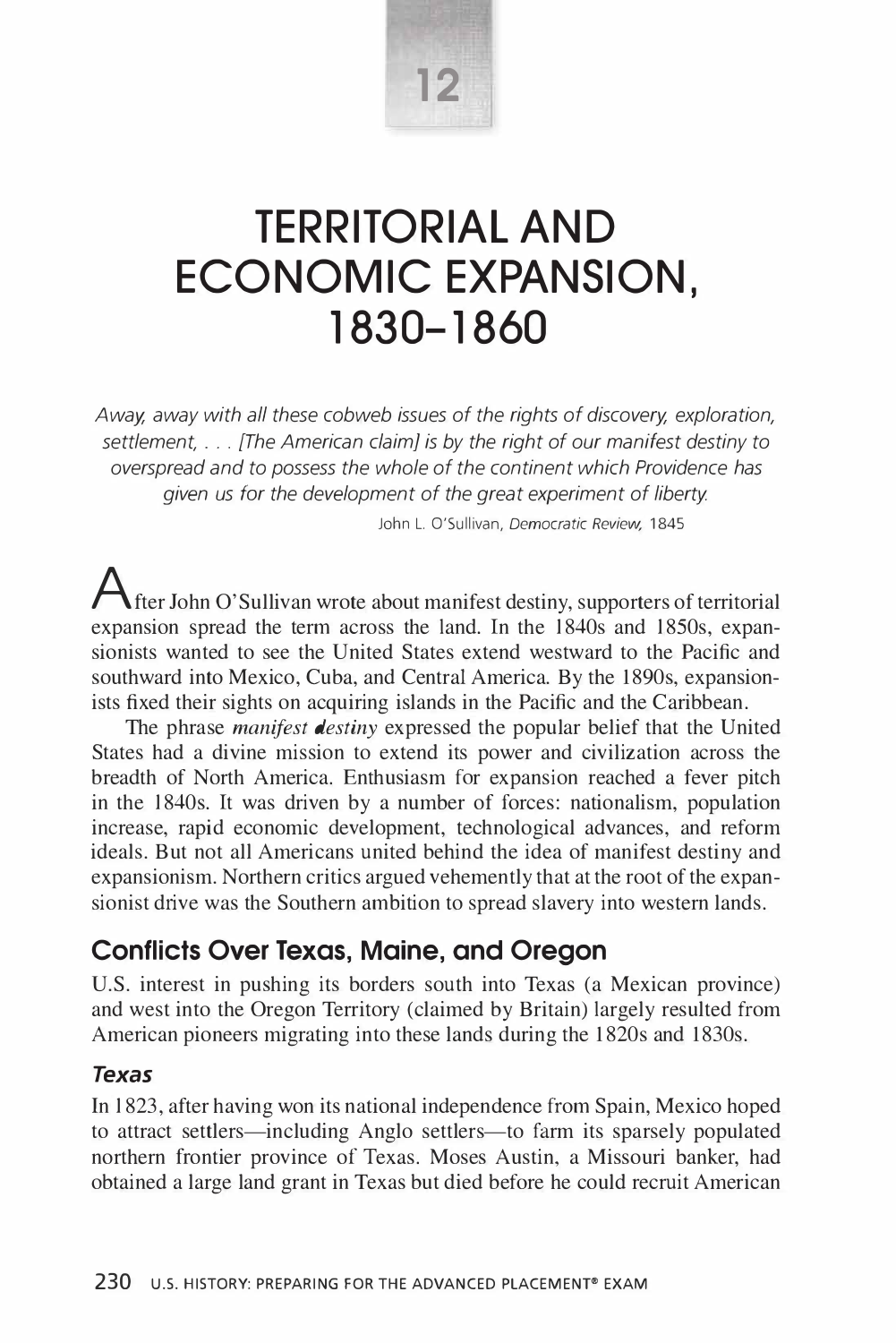settlers for the land. His son, Stephen Austin, succeeded in bringing 300 families into Texas and thereby beginning a steady migration of American settlers into the vast frontier territory. By 1830, Americans (both white farmers and enslaved blacks) outnumbered Mexicans in Texas by three to one.

Friction developed between the Americans and the Mexicans when, in 1829, Mexico outlawed slavery and required all immigrants to convert to Roman Catholicism. When many settlers refused to obey these laws, Mexico closed Texas to additional American immigrants. Land-hungry Americans from the Southern states ignored the Mexican prohibition and streamed into Texas by the thousands.

**Revolt and Independence** A change in Mexico's government intensified the conflict. In 1834, General Antonio López de Santa Anna made himself dictator of Mexico and abolished that nation's federal system of government. When Santa Anna attempted to enforce Mexico's laws in Texas, a group of American settlers led by Sam Houston revolted and declared Texas to be an independent republic (March 1836).

A Mexican army led by Santa Anna captured the town of Goliad and attacked the Alamo in San Antonio, killing every one of its American defenders. Shortly afterward, however, at the Battle of the San Jacinto River, an army under Sam Houston caught the Mexicans by surprise and captured their general, Santa Anna. Under the threat of death, the Mexican leader was forced to sign a treaty that recognized independence for Texas and granted the new republic all territory north of the Rio Grande. However, when the news of San Jacinto reached Mexico City, the Mexican legislature rejected the treaty and insisted that Texas was still part of Mexico.

**Annexation Denied** As the first president of the Republic of Texas (or Lone Star Republic), Houston applied to the U.S. government for his country to be annexed, or added to, the United States as a new state. However, presidents Jackson and Van Buren both put off the request for annexation primarily because of political opposition among Northerners to the expansion of slavery and the potential addition of up to five new slave states created out of the Texas territories. The threat of a costly war with Mexico also dampened expansionist zeal. The next president, John Tyler (1841-1845), was a Southern Whig who was worried about the growing influence of the British in Texas. He worked to annex Texas, but the U.S. Senate rejected his treaty of annexation in 1844.

#### *Boundary Dispute in Maine*

Another diplomatic issue arose in the 1840s over the ill-defined boundary between Maine and the Canadian province of New Brunswick. At this time, Canada was still under British rule, and many Americans regarded Britain as their country's worst enemy—an attitude carried over from two previous wars (the Revolution and the War of 1812). A conflict between rival groups of lumbermen on the Maine-Canadian border erupted into open fighting. Known as the Aroostook War, or "battle of the maps," the conflict was soon resolved in a treaty negotiated by U.S. Secretary of State Daniel Webster and the British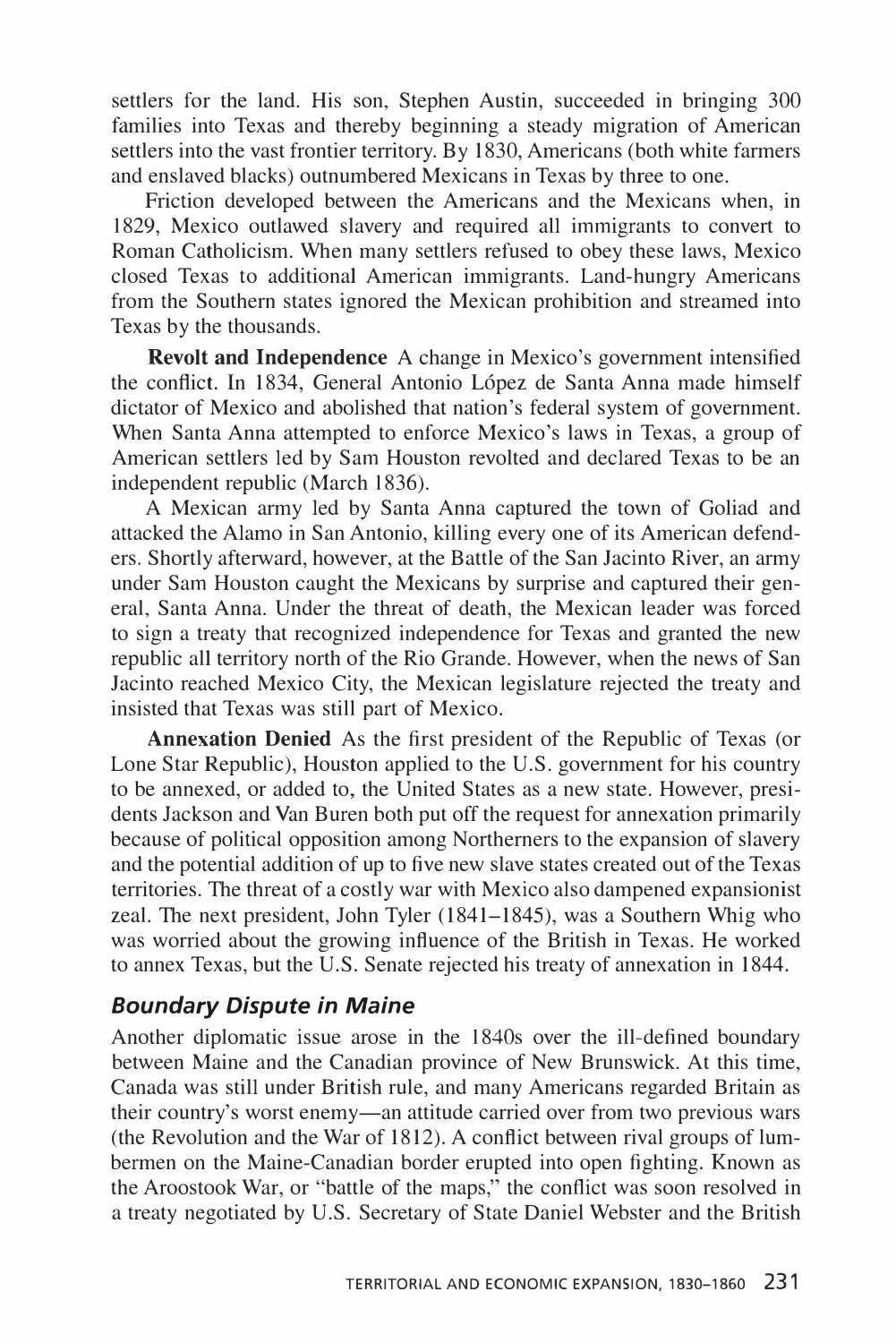ambassador, Lord Alexander Ashburton. In the Webster-Ashburton Treaty of 1842, the disputed territory was split between Maine and British Canada. The treaty also settled the boundary of the Minnesota territory, leaving what proved to be the iron-rich Mesabi range on the U.S. side of the border.

#### *Boundary Dispute in Oregon*

A far more serious British-American dispute involved Oregon, a vast territory on the Pacific Coast that originally stretched as far north as the Alaskan border. At one time, this territory was claimed by four different nations: Spain, Russia, Great Britain, and the United States. Spain gave up its claim to Oregon in a treaty with the United States (the Adams-Onfs Treaty of 1819).

Britain based its claim to Oregon on the Hudson Fur Company's profitable fur trade with the American Indians of the Pacific Northwest. However, by 1846, fewer than a thousand British settlers lived north of the Columbia River.

The United States based its claim on (1) the discovery of the Columbia River by Captain Robert Gray in 1792, (2) the overland expedition to the Pacific Coast by Meriwether Lewis and William Clark in 1805, and (3) the fur trading post and fort in Astoria, Oregon, established by John Jacob Astor in 1811. Protestant missionaries and farmers from the United States settled in the Willamette Valley in the 1840s. Their success in farming this fertile valley caused 5,000 Americans to catch "Oregon fever" and travel 2,000 miles over the Oregon Trail to settle in the area south of the Columbia River.

By the 1844 election, many Americans believed it to be their country's manifest destiny to take undisputed possession of all of Oregon and to annex the Republic of Texas as well. In addition, expansionists hoped to persuade Mexico to give up its province on the West Coast—the huge land of California. By 1845, Mexican California had a small Spanish-Mexican population of some 7,000 along with a much larger number of American Indians, but American emigrants were arriving in sufficient numbers "to play the Texas game."

#### *The Election of 1844*

Because slavery was allowed in Texas, many Northerners were opposed to its annexation. Leading the Northern wing of the Democratic party, former president Martin Van Buren opposed immediate annexation. Challenging him for the Democratic nomination in 1844 was the proslavery, proannexation Southerner, John C. Calhoun. The dispute between these candidates caused the Democratic convention to deadlock. After hours of wrangling, the Democrats finally nominated a *dark horse* (lesser known candidate). The man they chose, James K. Polk of Tennessee, had been a protege of Andrew Jackson. Firmly committed to expansion and manifest destiny, Polk favored the annexation of Texas, the "reoccupation" of all of Oregon, and the acquisition of California. The Democratic slogan "Fifty-four Forty or Fight!" appealed strongly to American westerners and Southerners who in 1844 were in an expansionist mood. ("Fifty-four forty" referred to the line of latitude,  $54^{\circ}$  40', that marked the northern border between the Oregon Territory and Russian Alaska.)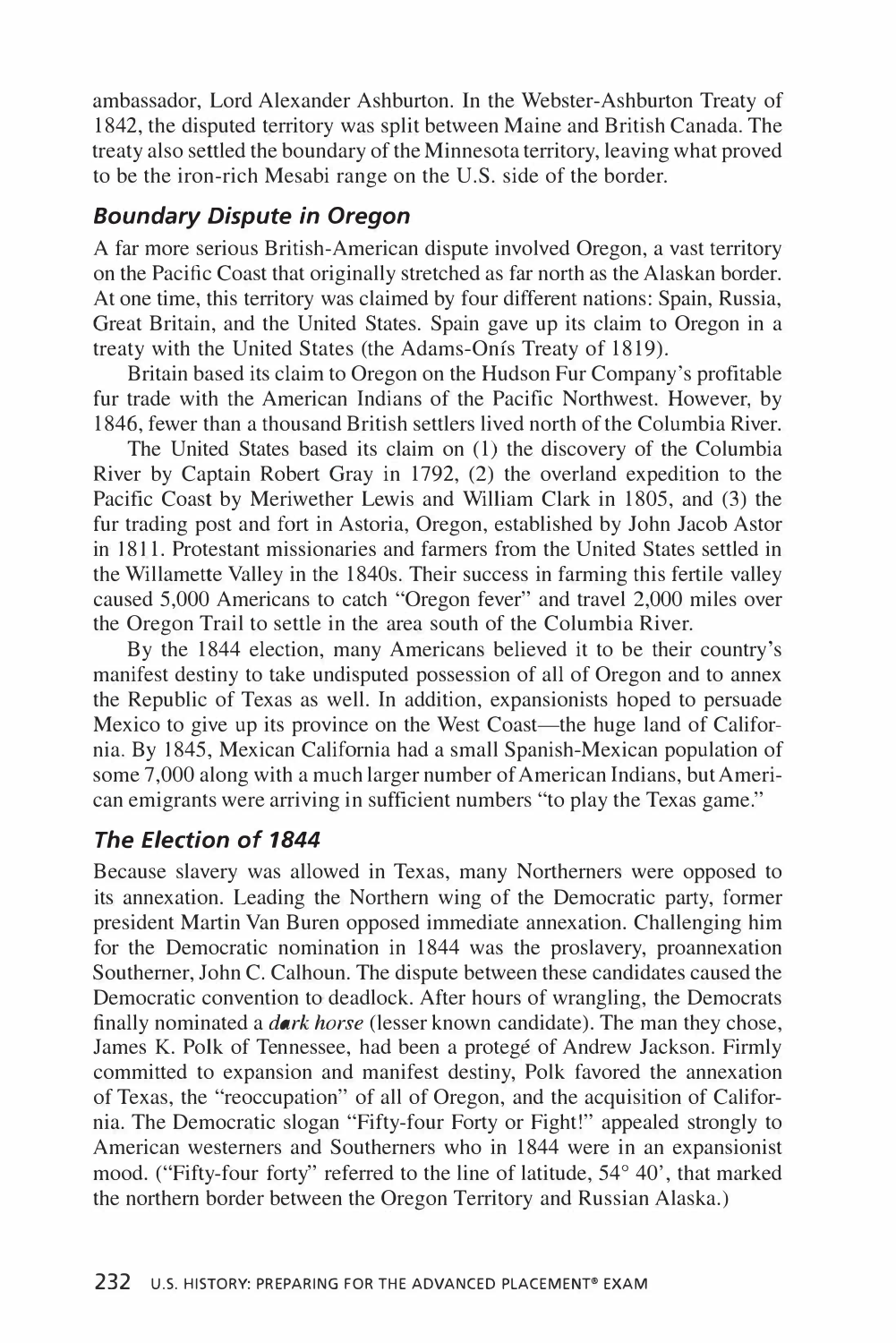Henry Clay of Kentucky, the Whig nominee, attempted to straddle the controversial issue of Texas annexation, saying at first that he was against it and later that he was for it. This strategy alienated a group of voters in New York State, who abandoned the Whig party to support the antislavery Liberty party (see Chapter 11). In a close election, the Whigs' loss of New York's electoral votes proved decisive, and Polk, the Democratic dark horse, was the victor. The Democrats interpreted the election as a mandate to add Texas to the Union.

#### *Annexing Texas and Dividing Oregon*

Outgoing president John Tyler took the election of Polk as a signal to push the annexation of Texas through Congress. Instead of seeking Senate approval of a treaty that would have required a two-thirds vote, Tyler persuaded both houses of Congress to pass a joint resolution for annexation. This procedure required only a simple majority of each house. Tyler left Polk with the problem of dealing with Mexico's reaction to annexation.

On the Oregon question, Polk decided to compromise with Britain and back down from his party's bellicose campaign slogan, "Fifty-four Forty or Fight!" Rather than fighting for all of Oregon, the president was willing to settle for just the southern half of it. British and American negotiators agreed to divide the Oregon territory at the 49th parallel (the parallel that had been established in 1818 for the Louisiana territory). Final settlement of the issue was delayed until the United States agreed to grant Vancouver Island to Britain and guarantee its right to navigate the Columbia River. In June 1846, the treaty was submitted to the Senate for ratification. Some Northerners viewed the treaty as a sellout to Southern interests because it removed British Columbia as a source of potential free states. Nevertheless, by this time war had broken out between the United States and Mexico. Not wanting to fight both Britain and Mexico, Senate opponents of the treaty reluctantly voted for the compromise settlement.

## **War with Mexico**

The U.S. annexation of Texas quickly led to diplomatic trouble with Mexico. Upon taking office in 1845, President Polk dispatched John Slidell as his special envoy to the government in Mexico City. Polk wanted Slidell to (1) persuade Mexico to sell the California and New Mexico territories to the United States and (2) settle the disputed Mexico-Texas border. Slidell's mission failed on both counts. The Mexican government refused to sell California and insisted that Texas's southern border was on the Nueces River. Polk and Slidell asserted that the border lay farther to the south, along the Rio Grande.

#### *Immediate Causes of the War*

While Slidell waited for Mexico City's response to the U.S. offer, Polk ordered General Zachary Taylor to move his army toward the Rio Grande across territory claimed by Mexico. On April 24, 1846, a Mexican army crossed the Rio Grande and captured an American army patrol, killing 11. Polk used the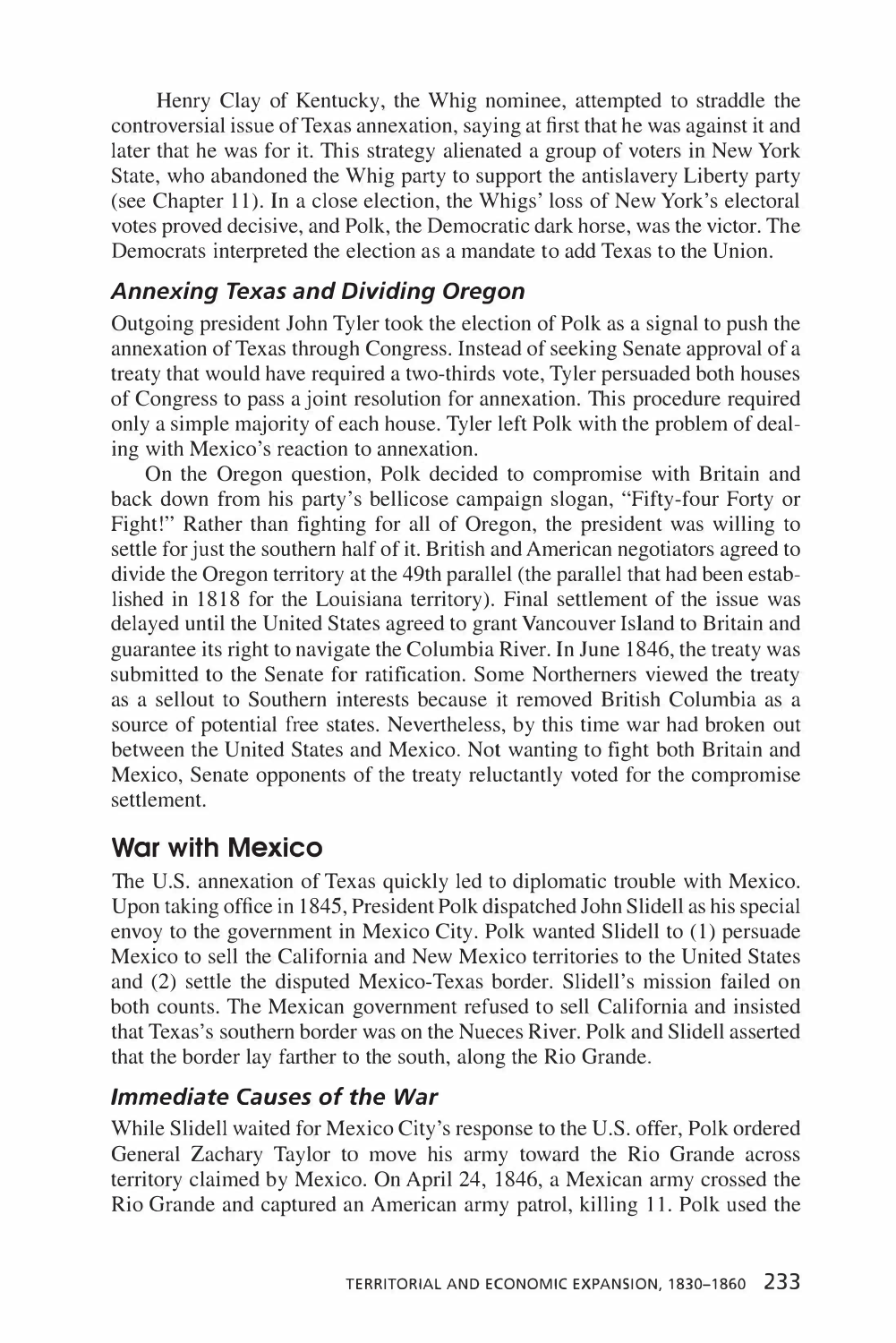incident to justify sending his already prepared war message to Congress. Northern Whigs (among them a first-term Illinois representative named Abraham Lincoln) opposed going to war over the incident and doubted Polk's claim that American blood had been shed on American soil. Nevertheless, Whig protests were in vain; a large majority in both houses approved the war resolution.

#### *Military Campaigns*

Most of the war was fought in Mexican territory by relatively small armies of Americans. Leading a force that never exceeded 1,500, General Stephen Kearney succeeded in taking Santa Fe, the New Mexico territory, and southern California. Backed by only several dozen soldiers, a few navy officers, and American civilians who had recently settled in California, John C. Frémont quickly overthrew Mexican rule in northern California (June 1846) and proclaimed California to be an independent republic with a bear on its flag-the so-called Bear Flag Republic.

Meanwhile, Zachary Taylor's force of 6,000 men drove the Mexican army from Texas, crossed the Rio Grande into northern Mexico, and won a major victory at Buena Vista (February 1847). President Polk then selected General Winfield Scott to invade central Mexico. The army of 14,000 under Scott's command succeeded in taking the coastal city of Vera Cruz and then captured Mexico City in September 1847.

#### *Consequences of the War*

For Mexico, the war was a military disaster from the start, but the Mexican government was unwilling to sue for peace and concede the loss of its northern lands. Finally, after the fall of Mexico City, the government had little choice but to agree to U.S. terms.

**Treaty of Guadalupe Hidalgo (1848)** The treaty negotiated in Mexico by American diplomat Nicholas Trist provided for the following:

- 1. Mexico recognized the Rio Grande as the southern border of Texas.
- 2. The United States took possession of the former Mexican provinces of California and New Mexico-the Mexican Cession. For these territories, the United States paid \$15 million and assumed responsibility for any claims of American citizens against Mexico.

In the Senate, some Whigs opposed the treaty because they saw the war as an immoral effort to expand slavery. A few Southern Democrats disliked the treaty for opposite reasons; as expansionists, they wanted the United States to take all of Mexico. Nevertheless, the treaty was finally ratified in the Senate by the required two-thirds vote.

**Wilmot Proviso** U.S. entry into a war with Mexico provoked controversy from start to finish. In 1846, the first year of war, Pennsylvania Congressman David Wilmot proposed that an appropriations bill be amended to forbid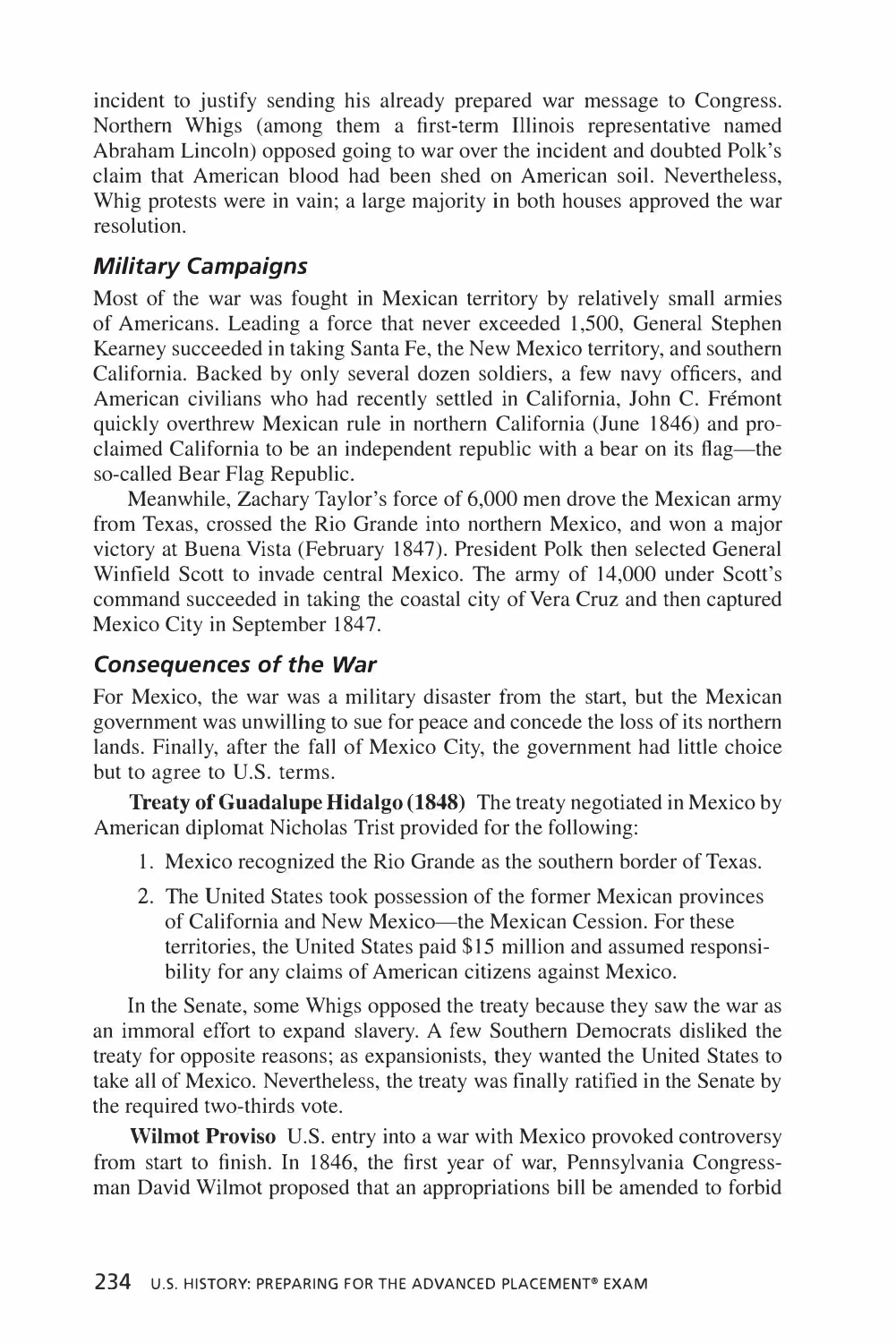slavery in any of the new territories acquired from Mexico. The Wilmot Proviso, as it was called, passed the House twice but was defeated in the Senate.

**Prelude to Civil War?** By increasing tensions between the North and the South, did the war to acquire territories from Mexico lead inevitably to the American Civil War? Without question, the acquisition of vast western lands did renew the sectional debate over the extension of slavery. Many Northerners viewed the war with Mexico as part of a Southern plot to extend the "slave power." Some historians see the Wilmot Proviso as the first round in an escalating political conflict that led ultimately to civil war.



WESTWARD EXPANSION AND PIONEER TRAILS, 1840s

#### *Manifest Destiny to the South*

Many Southerners were dissatisfied with the territorial gains from the Mexican War. In the early 1850s, they hoped to acquire new territories, especially in areas of Latin America where they thought plantations worked by slaves were economically feasible. The most tempting, eagerly sought possibility in the eyes of Southern expansionists was the acquisition of Cuba.

**Ostend Manifesto** President Polk offered to purchase Cuba from Spain for \$100 million, but Spain refused to sell the last major remnant of its once glorious empire. Several Southern adventurers led small expeditions to Cuba in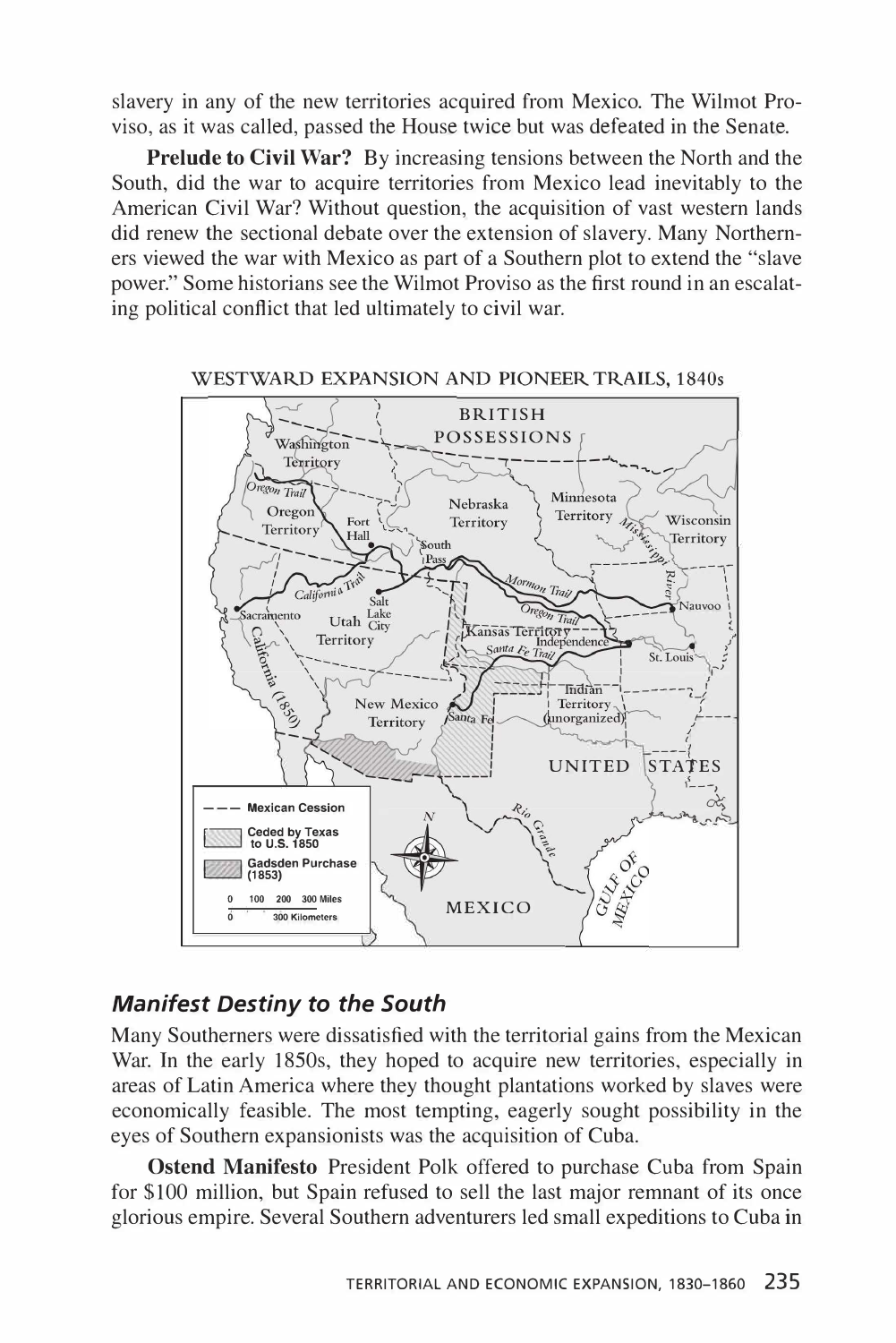an effort to take the island by force of arms. These forays, however, were easily defeated, and those who participated were executed by Spanish firing squads.

Elected to the presidency in 1852, Franklin Pierce adopted pro-Southern policies and dispatched three American diplomats to Ostend, Belgium, where they secretly negotiated to buy Cuba from Spain. The Ostend Manifesto that the diplomats drew up was leaked to the press in the United States and provoked an angry reaction from antislavery members of Congress. President Pierce was forced to drop the scheme.

**Walker Expedition** Expansionists continued to seek new empires with or without the federal government's support. Southern adventurer William Walker had tried unsuccessfully to take Baja California from Mexico in 1853. Then, leading a force mostly of Southerners, he took over Nicaragua in 1855. Walker's regime even gained temporary recognition from the United States in 1856. However, his grandiose scheme to develop a proslavery Central American empire collapsed, when a coalition of Central American countries invaded and defeated him. Walker was executed by Honduran authorities in 1860.

**Clayton-Bulwer Treaty (1850)** Another American ambition was to build a canal through Central America. Great Britain had the same ambition. To prevent each other from seizing this opportunity on its own, Great Britain and the United States agreed to the Clayton-Bulwer Treaty of 1850. It provided that neither nation would attempt to take exclusive control of any future canal route in Central America. This treaty continued in force until the end of the century. A new treaty signed in 1901 (the Hay-Pauncefote Treaty) gave the United States a free hand to build a canal without British participation.

**Gadsden Purchase** Although he failed to acquire Cuba, President Pierce succeeded in adding a strip of land to the American Southwest for a railroad. In 1853, Mexico agreed to sell thousands of acres of semidesert land to the United States for \$10 million. Known as the Gadsden Purchase, the land forms the southern sections of present-day New Mexico and Arizona.

#### *Expansion After the Civil War*

From 1855 until 1870, the issues of union, slavery, civil war, and postwar reconstruction would overshadow the drive to acquire new territory. Even so, manifest destiny continued to be an important force for shaping U.S. policy. In 1867, for example, Secretary of State William Seward succeeded in purchasing Alaska at a time when the nation was just recovering from the Civil War.

## **Settlement of the Western Territories**

Following the peaceful acquisition of Oregon and the more violent acquisition of California, the migration of Americans into these lands began in earnest. The arid area between the Mississippi Valley and the Pacific Coast was popularly known in the 1850s and 1860s as the Great American Desert. Emigrants passed quickly over this vast, dry region to reach the more inviting lands on the West Coast. Therefore, California and Oregon were settled several decades before people attempted to farm the Great Plains.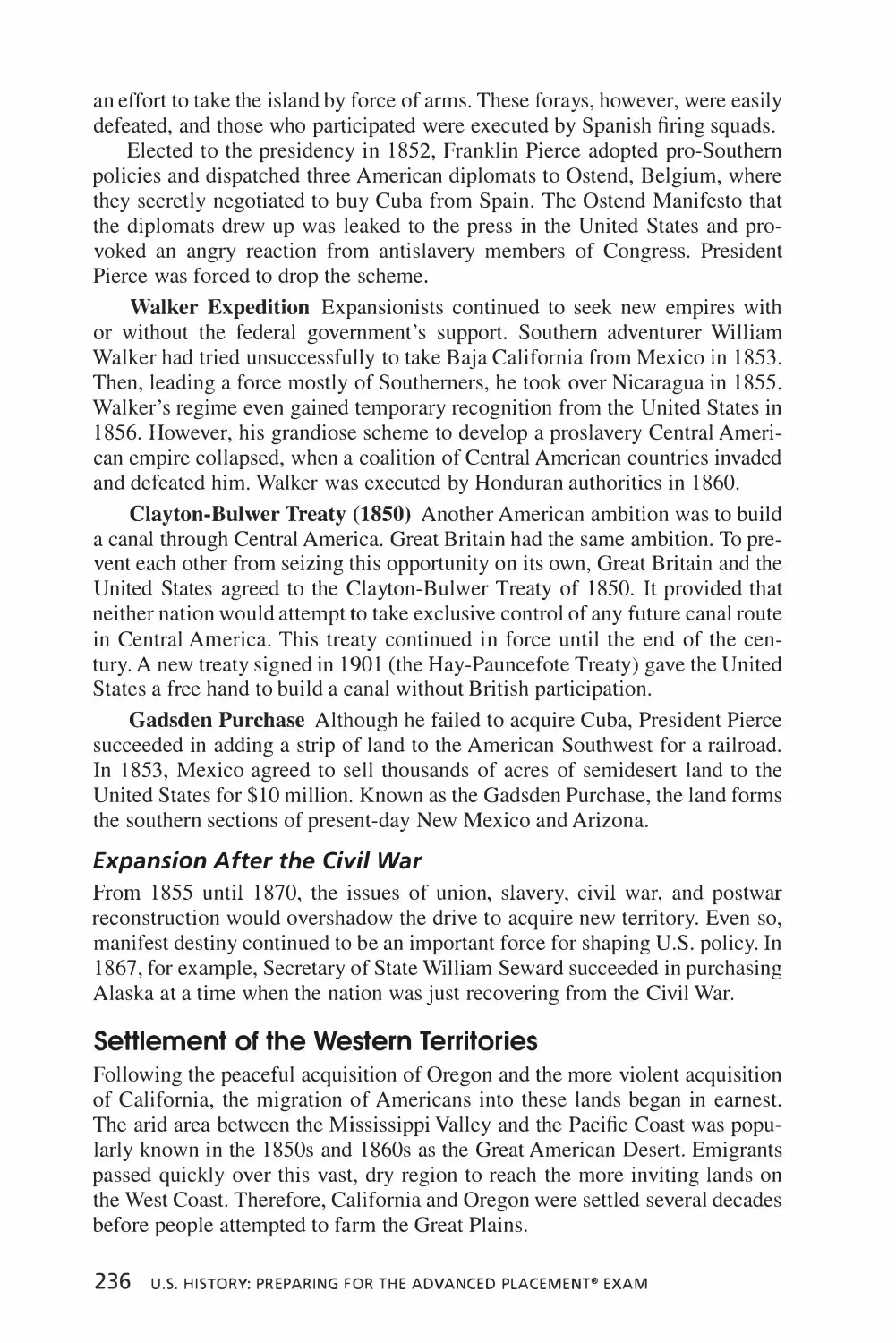#### *Fur Traders' Frontier*

Fur traders known as mountain men were the earliest nonnative individuals to open the Far West. In the 1820s, they held yearly rendezvous in the Rockies with American Indians to trade for animal skins. James Beckwourth, Jim Bridger, Kit Carson, and Jedediah Smith were among the hardy band of explorers and trappers who provided much of the early information about trails and frontier conditions to later settlers.

## *Overland Trails*

After the mountain men, a much larger group of pioneers made the hazardous journey west in hopes of clearing the forests and farming the fertile valleys of California and Oregon. By 1860, hundreds of thousands had reached their westward goal by following the Oregon, California, Santa Fe, and Mormon trails. The long and arduous trek usually began in St. Joseph or Independence, Missouri, or in Council Bluffs, Iowa, and followed the river valleys through the Great Plains. Inching along at only 15 miles a day, a wagon train needed months to finally reach the foothills of the Rockies or face the hardships of the southwestern deserts. The final life-or-death challenge was to get through the mountain passes of the Sierras and Cascades before the first heavy snow. While pioneers feared attacks by American Indians, the most common and serious dangers were disease and depression from the harsh everyday conditions on the trail.

#### *Mining Frontier*

The discovery of gold in California in 1848 set off the first of many migrations to mineral-rich mountains of the West. Gold or silver rushes occurred in Colorado, Nevada, the Black Hills of the Dakotas, and other western territories. The mining boom brought tens of thousands of men ( and afterward women as well) into the western mountains. Mining camps and towns—many of them short-lived—sprang up wherever a strike (discovery) was reported. Largely as a result of the gold rush, California's population soared from a mere 14,000 in 1848 to 380,000 by 1860. Booms attracted miners from around the world. By the 1860s, almost one-third of the miners in the West were Chinese.

## *Farming Frontier*

Most pioneer families moved west to start homesteads and begin farming. Congress' Preemption Acts of the 1830s and 1840s gave squatters the right to settle public lands and purchase them for low prices once the government put them up for sale. In addition, the government made it easier for settlers by offering parcels of land as small as 40 acres for sale.

However, moving west was not for the penniless. A family needed at least \$200 to \$300 to make the overland trip, which eliminated many of the poor. The trek to California and Oregon was largely a middle-class movement.

The isolation of the frontier made life for pioneers especially difficult during the first years, but rural communities soon developed. The institutions that the people established (schools, churches, clubs, and political parties) were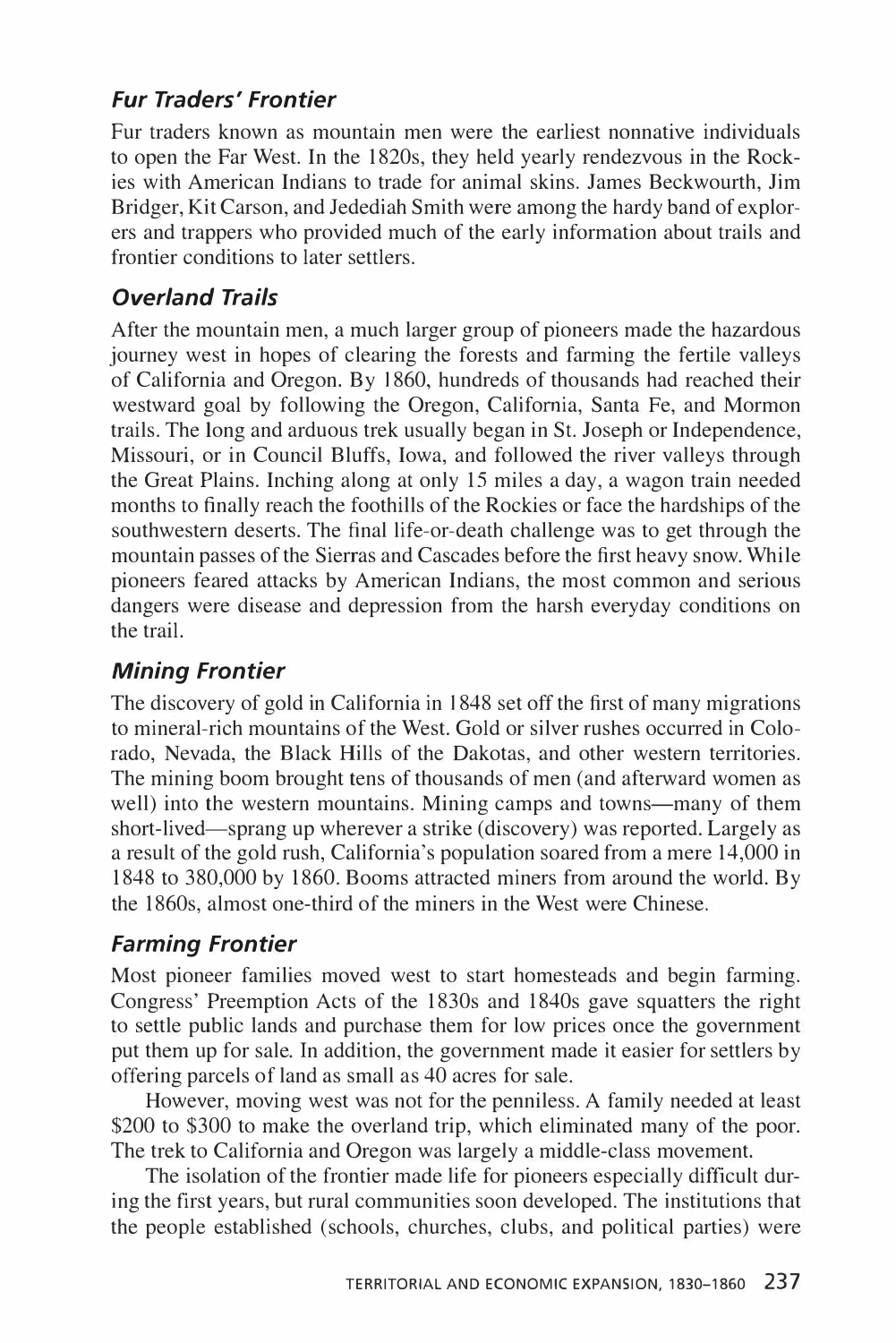modeled after those that they had known in the East or, for immigrants from abroad, in their native lands.

## *Urban Frontier*

Western cities that arose as a result of railroads, mineral wealth, and farming attracted a number of professionals and business owners. For example, San Francisco and Denver became instant cities created by the gold and silver rushes. Salt Lake City grew because it offered fresh supplies to travelers on overland trails for the balance of their westward journey.

## **The Expanding Economy**

The era of territorial expansion coincided with a period of remarkable economic growth from the 1840s to 1857.

## *Industrial Technology*

Before 1840, factory production had been concentrated mainly in the textile mills of New England. After 1840, industrialization spread rapidly to the other states of the Northeast. The new factories produced shoes, sewing machines, ready-towear clothing, firearms, precision tools, and iron products for railroads and other new technologies. The invention of the sewing machine by Elias Howe took much of the production of clothing out of homes into factories. An electric telegraph successfully demonstrated in 1844 by its inventor, Samuel F. B. Morse, went hand in hand with the growth of railroads in enormously speeding up communication and transportation across the country.

### *Railroads*

The canal-building era of the 1820s and 1830s was replaced in the next two decades with the rapid expansion of rail lines, especially across the Northeast and Midwest. The railroads soon emerged as America's largest industry. As such, they required immense amounts of capital and labor and gave rise to complex business organizations. Local merchants and farmers would often buy stocks in the new railroad companies in order to connect their area to the outside world. Local and state governments also helped the railroads grow by granting special loans and tax breaks. In 1850, the U.S. government granted 2.6 million acres of federal land to build the Illinois Central Railroad from Lake Michigan to the Gulf of Mexico, the first such federal land grant.

Cheap and rapid transportation particularly promoted western agriculture. Farmers in Illinois and Iowa were now more closely linked to the Northeast by rail than by the river routes to the South. The railroads not only united the common commercial interests of the Northeast and Midwest, but would also give the North strategic advantages in the Civil War.

### *Foreign Commerce*

The growth in manufactured goods as well as in agricultural products (both Western grains and Southern cotton) caused a large growth of exports and imports. Other factors also played a role in the expansion of U.S. trade in the mid-1800s: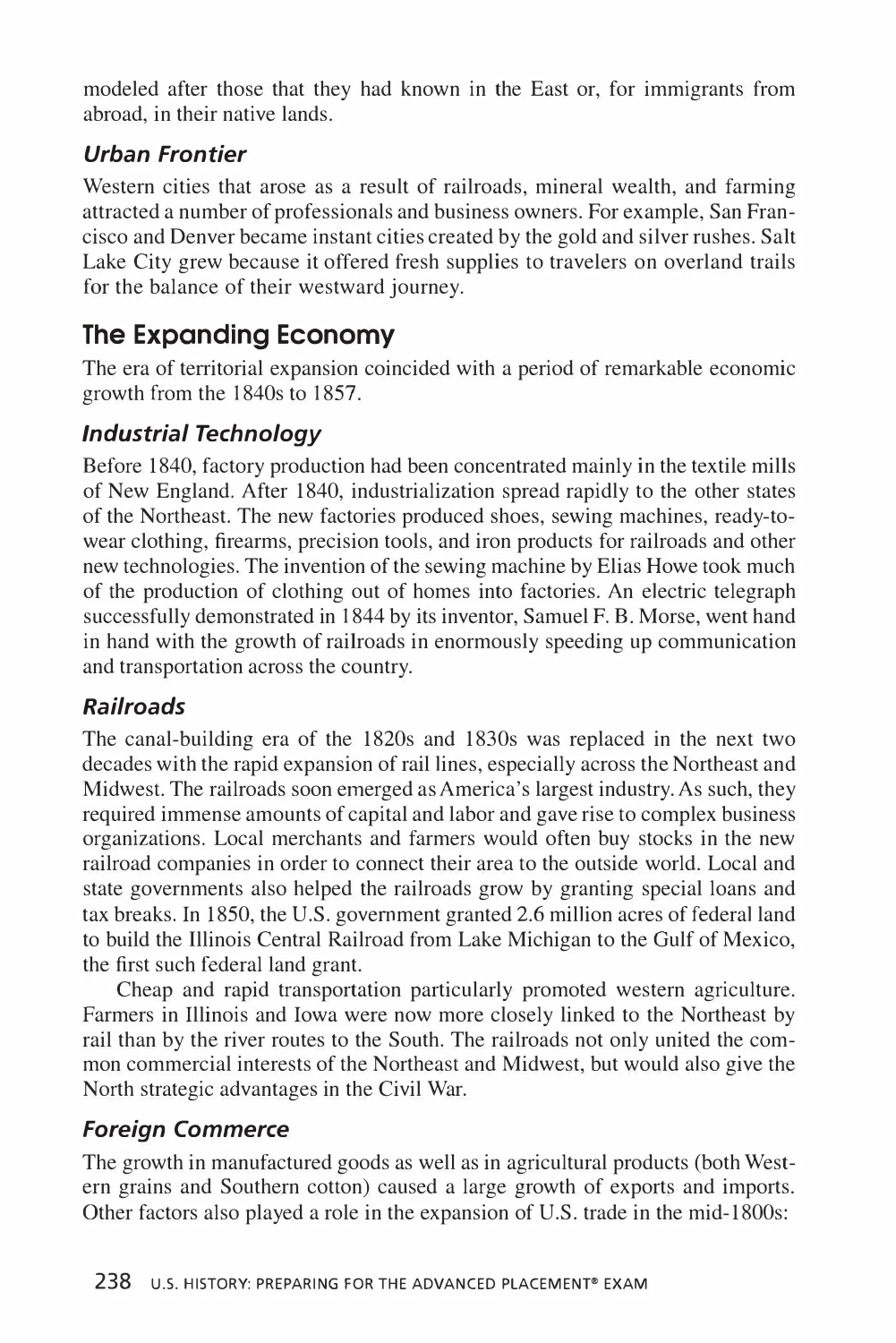- 1. Shipping firms encouraged trade and travel across the Atlantic by having their sailing packets depart on a regular schedule (instead of the unscheduled departures that had been customary in the 18th century).
- 2. The demand for whale oil to light the homes of middle-class Americans caused a whaling boom between 1830 and 1860, in which New England merchants took the lead.
- 3. Improvements in ship design came just in time to speed goldseekers on their journey to the California gold fields. The development of the American clipper ship cut the six-month trip from New York around the Hom of South America to San Francisco to as little as 89 days.
- 4. Steamships took the place of clipper ships in the mid-l 850s because they had greater storage capacity, could be maintained at lower cost, and could more easily follow a regular schedule.
- 5. The federal government expanded U.S. trade by sending Commodore Matthew C. Perry and a small fleet of naval ships to Japan, which had been closed to most foreigners for over two centuries. In 1854, Perry pressured Japan's government to sign the Kanagawa Treaty, which allowed U.S. vessels to enter two Japanese ports to take on coal. This treaty soon lead to a commerical agreement on trade.

**Panic of 1857** The midcentury economic boom ended in 1857 with a financial panic. Prices, especially for Midwestern farmers, dropped sharply, and unemployment in Northern cities increased. Since cotton prices remained high, the South was less affected. As a result, some Southerners believed that their plantation economy was superior and that continued union with the Northern economy was not needed.

#### **HISTORICAL PERSPECTIVES:** WHAT CAUSED MANIFEST DESTINY?

Traditional historians stressed the accomplishments of westward expansion in bringing civilization and democratic institutions to a wilderness area. The heroic efforts of mountain men and pioneering families to overcome a hostile environment have long been celebrated by both historians and the popular media.

As a result of the civil rights movement of the 1950s and 1960s, historians today are more sensitive than earlier historians to racist language and beliefs. They recognized the racial undercurrents in the political speeches of the 1840s that argued for expansion into American Indian, Mexican, and Central American territories. Some historians argue that racist motives might even have prompted the decision to withdraw U.S. troops from Mexico instead of occupying it. They point out that Americans who opposed the idea of keeping Mexico had resorted to racist arguments, asserting that it would be undesirable to incorporate large non-Anglo populations into the republic.

*continued*